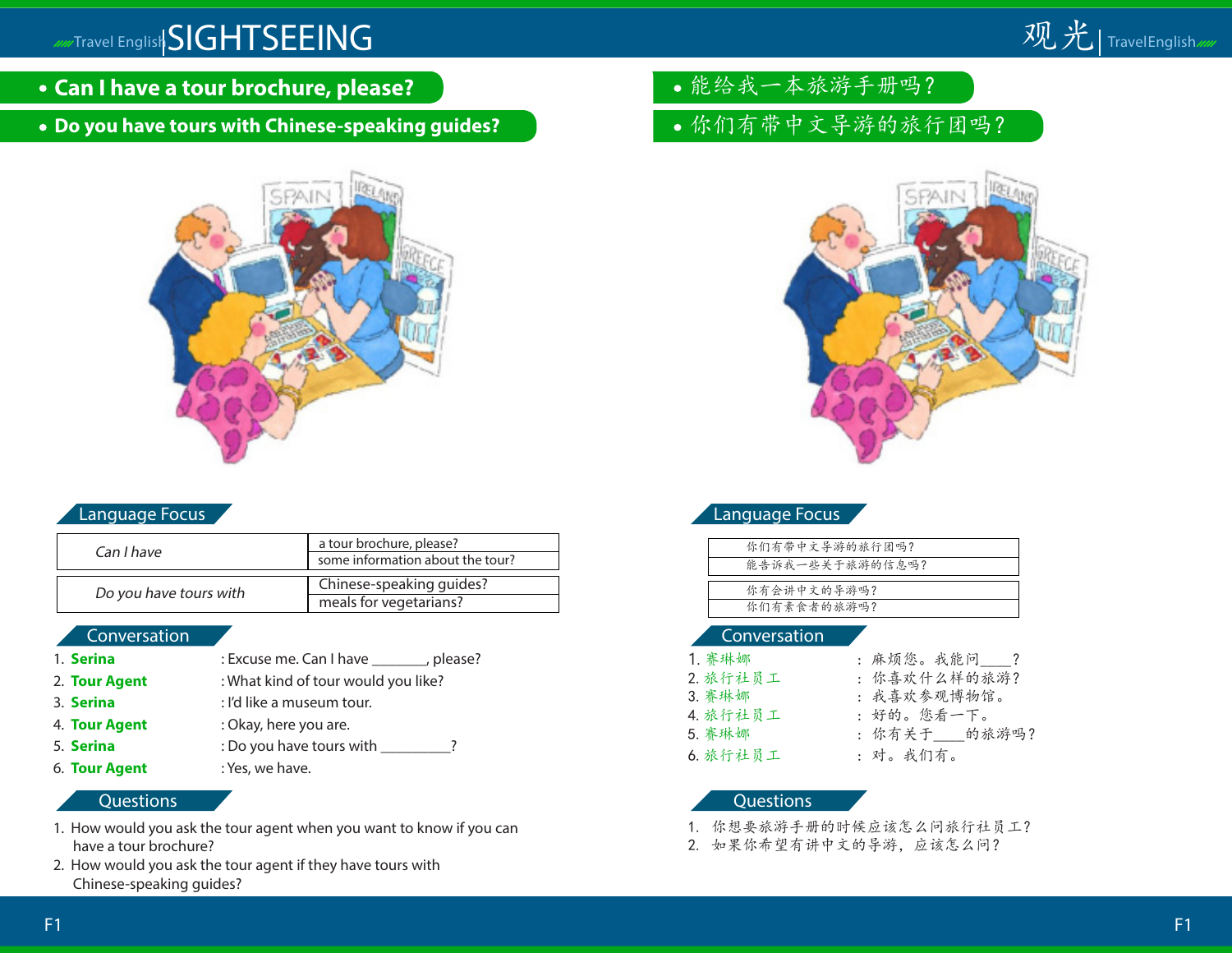

**I want to join the morning tour.**

## **I'm interested in museums.**



### Language Focus

| I want to join    | the morning tour.       |
|-------------------|-------------------------|
|                   | the sunset dinner tour. |
|                   |                         |
| I'm interested in | museums                 |
|                   | castles.                |

### **Conversation**

- 1. **Serina** : I want to join the tour.
- 2. **Tour Agent** : What kind of tour would you like?
- 3. **Serina** : I'm interested in
- 4. **Tour Agent** : We have a lot of museum tours in the morning.
- 5. **Serina** : Is lunch included?
- 
- 6. **Tour Agent** : No, we don't have any tours with meals included.

#### **Questions**

- 1. How would you tell the tour agent that you want to join the morning tour?
- 2. How would you ask the tour agent if you are interested in museums?
- 我想参加上午的旅行团。
- 我对博物馆感兴趣。



## Language Focus

| 我想参加上午的旅行团。 |
|-------------|
| 我想参加日落晚餐之旅。 |
|             |
| 我对博物馆感兴趣。   |
| 我对城堡感兴趣。    |
|             |

#### Conversation

- 3. 赛琳娜 | 我喜欢 | 。 5. 赛琳娜 : 含午餐吗?
	- 1. 赛琳娜 : 我想参加 团。
- 2. 旅行社员工 : 你喜欢什么样的旅行团?
	-
- 4. 旅行社员工 : 我们有许多在上午的博物馆的参观。
	-
- 6. 旅行社员工 : 不,所有博物馆参观都不含餐。

- 1. 如果你想要参加上午的旅行团,怎么问旅行社员工?
- 2. 如果你想参观博物馆,应该怎么问?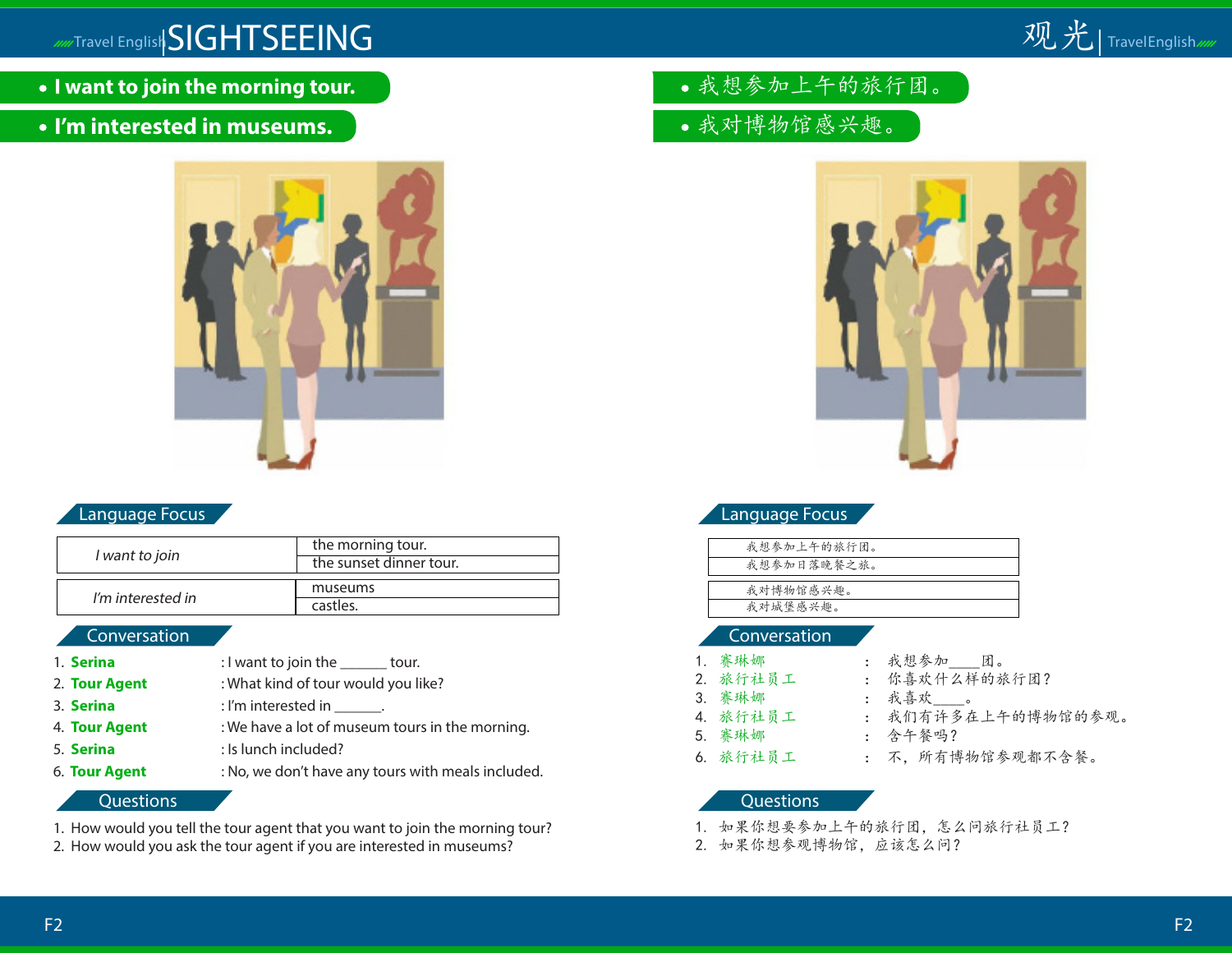

- **What is the price of a three-hour tour?**
- **What time does the tour start?**



## Language Focus

| What is the price of | the three-hour tour?<br>the one-day tour? |
|----------------------|-------------------------------------------|
| What time does       | the tour start?                           |
|                      | the museum open?                          |

### Conversation

- 1. **Serina** : What is the price of the \_\_\_\_\_\_\_\_ tour?
- 2. **Tour Agent** : It costs \$10 per person.
- 3. **Serina** : What time does the \_\_\_\_\_\_?
- 4. **Tour Agent** : At exactly 8 o'clock in the morning.
- 5. **Serina** : Okay, I'd like two tickets, please.

# **Questions**

- 1. How would you ask the tour agent for the price of the three-hour tour?
- 2. How would you ask the tour agent for the time that the tour start?
- 三小时的观光多少钱?
- 观光什么时候开始?



## Language Focus

| 三小时的观光多少钱? |
|------------|
| 一天的旅行多少钱?  |
|            |
| 观光什么时候开始?  |
| 博物馆什么时候开门? |
|            |

#### Conversation

| 1. 赛琳娜   | : ____ 观光, 多少钱? |
|----------|-----------------|
| 2. 旅行社员工 | : 每个人十美元。       |
| 3. 赛琳娜   | : 几点___?        |
| 4. 旅行社员工 | : 在早上八点。        |
| 5. 赛琳娜   | : 好的。我想要两张票。    |

- 1. 如何问旅行社员工,三小时的观光多少钱?
- 2. 如何问旅行社员工,观光几点开始?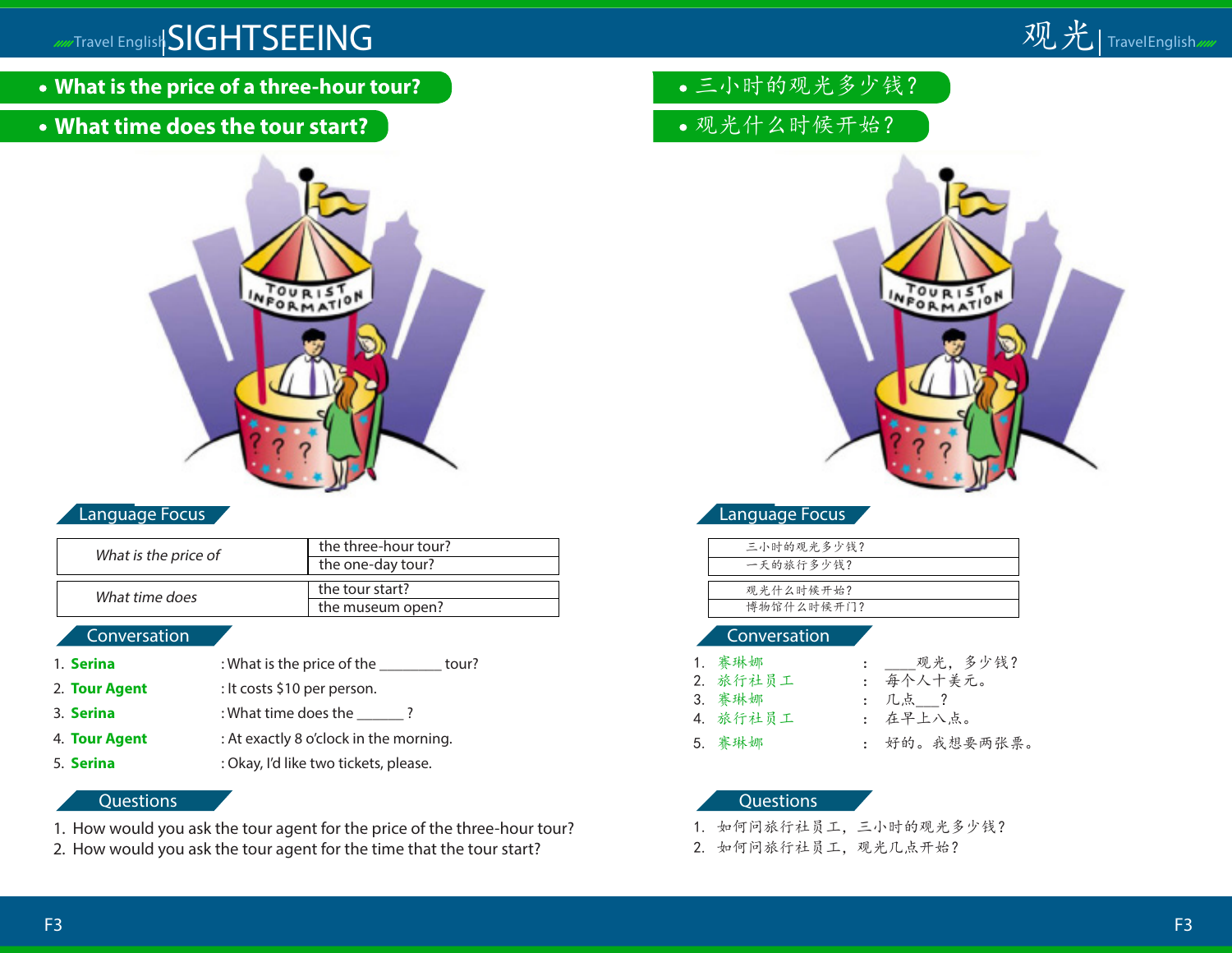

- **I'm looking for the museum.**
- **Can I get to the museum on foot?**



## Language Focus

| I'm looking for | the museum.         |
|-----------------|---------------------|
|                 | the palace.         |
|                 |                     |
| Can I get to    | the museum on foot? |
|                 | the palace by bus?  |

## **Conversation**

| 1. Naoto         | : Excuse me. I'm looking for the _______.              |
|------------------|--------------------------------------------------------|
| 2. Passer        | : It's near the railroad station.                      |
| 3. Naoto         | : Can I get to the $\_\_\_\_\_\$ ?                     |
| 4. <b>Passer</b> | : Of course! It will take around 10 minutes. Just walk |
|                  | straight.                                              |
| 5. Naoto         | : Okay. Thank you very much.                           |
|                  |                                                        |

### **Questions**

- 1. How would you tell someone that you're looking for the museum?
- 2. How would you ask someone if you can get to the museum on foot?
- 我在找博物馆
- 我能走路去图书馆吗?



## Language Focus

| 我在找博物馆。     |
|-------------|
| 我在找宫殿。      |
|             |
| 我能走路去博物馆吗?  |
| 我能做公交车去宫殿吗? |
|             |

#### Conversation

| 1. 纳托 | : 麻烦您, 我在找 ?      |
|-------|-------------------|
| 2. 路人 | : 在地铁站附近。         |
| 3. 纳托 | : 我能到 ?           |
| 4. 路人 | : 当然!直走差不多十分钟就到了。 |
| 5. 纳托 | : 好的。非常感谢。        |

- 1. 如何跟别人说你在找博物馆?
- 2. 如果你想知道是否可以走路去博物馆,怎么问?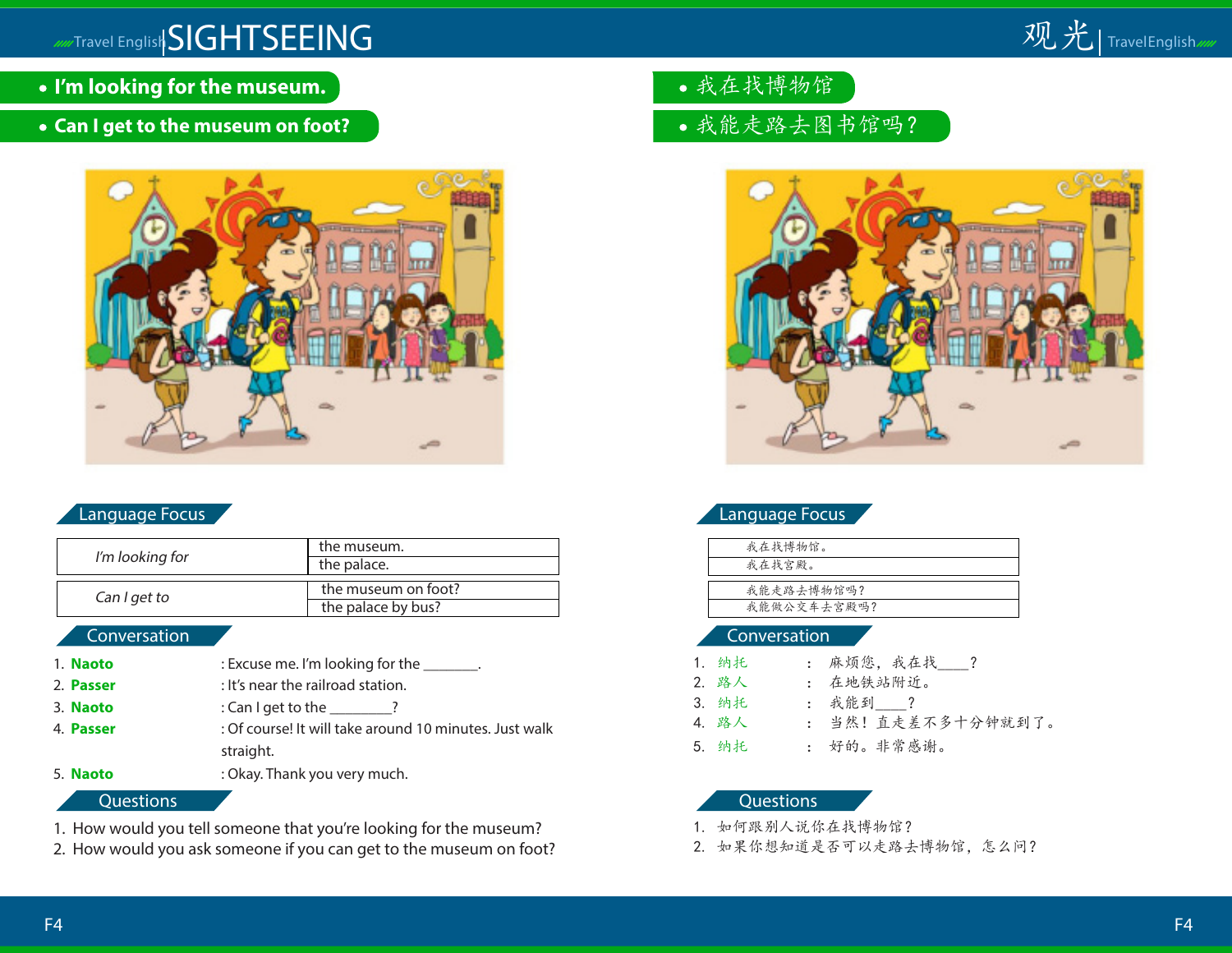

- **Do you have any information in Chinese?**
- **Can I have a floor plan?**



## Language Focus

| Do you have | any information in Chinese?<br>a brochure in Chinese? |
|-------------|-------------------------------------------------------|
| Can I have  | a floor plan?<br>a brochure in Chinese?               |

### Conversation

- 1. **Naoto** : Do you have any information in \_\_\_\_\_\_\_ ?
- 2. **Staff** : Yes, here you are.
- 3. **Naoto** : Can I have a \_\_\_\_\_\_\_\_\_, too?
- 4. **Staff** : Sure, you can find that at the lobby.
- 5. **Naoto** : Thank you.

### **Questions**

- 1. How would you ask a staff if they have any information in Chinese?
- 2. How would you ask a staff if you can have a floor plan?
- 你有中文版本的信息吗?
- 你可以告诉我楼面指南吗?



Language Focus

| 你有中文版本的信息吗?   |
|---------------|
| 你有中文手册吗?      |
|               |
| 你可以给我一份楼面指南吗? |
| 你可以给我一份中文手册吗? |
|               |

#### Conversation

| 1. 纳托   | : 你有___的信息嗎?   |
|---------|----------------|
| 2. 工作人员 | : 有。给您。        |
| 3. 纳托   | : 你可以给我?       |
| 4. 工作人员 | : 可以。你可以在大厅找到。 |
| 5. 纳托   | : 谢谢!          |

- 1. 如何问工作人员,他们是否有中文版本的信息?
- 2. 如何向工作人员要楼面指南?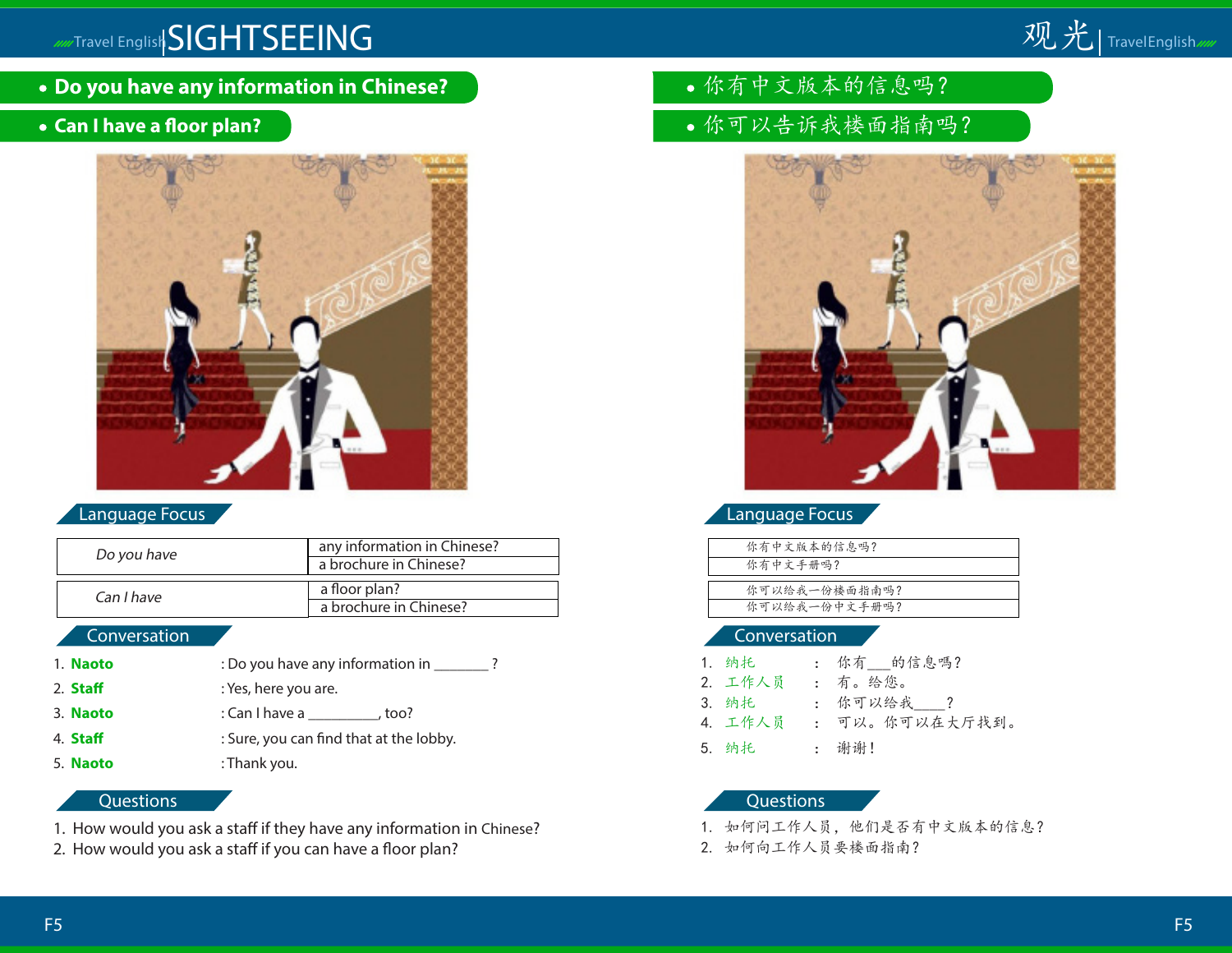

- **Can I take a picture in the museum?**
- **Would you take a picture of me?**



## Language Focus

| Can I take a picture     | in the museum?    |
|--------------------------|-------------------|
|                          | with you?         |
|                          |                   |
| Would you take a picture | of me?            |
|                          | with that statue? |

### Conversation

- 1. **Naoto** : Can I take a picture \_\_\_\_\_\_\_ ?
- 2. **Staff** : Yes, you can take a picture anywhere here.
- 3. **Naoto** : Would you take a picture ?
- 4. **Staff be a state of the state of Start 2. Okay.** Where do you want?
- 
- 5. **Naoto** : I'd like a picture with that statue. 6. **Staff** : Sure.

## **Questions**

1. How would you ask a staff when you want to know if you can take a picture in the museum?

2. How would you ask a staff to take a picture of you?

- 我能在博物馆里照相吗?
- 能帮我照张相吗?



## Language Focus

| 我能在博物馆照相吗?   |
|--------------|
| 我能跟你合影吗?     |
|              |
| 能帮我拍张照吗?     |
| 你能帮我和雕塑合张影吗? |
|              |

#### Conversation

| 1. 纳托   | : 我能 照相吗?        |
|---------|------------------|
| 2. 工作人员 | : 是的。你可以在任何地方照相。 |
| 3. 纳托   | : 能帮我照张相 ?       |
| 4. 工作人员 | : 好的。你想在哪里照相?    |
| 5. 纳托   | : 我想跟雕塑合影。       |
| 6. 工作人员 | : 好的。            |

- 1. 怎么问工作人员你是否可以在博物馆拍照?
- 2. 如何请别人帮你拍照?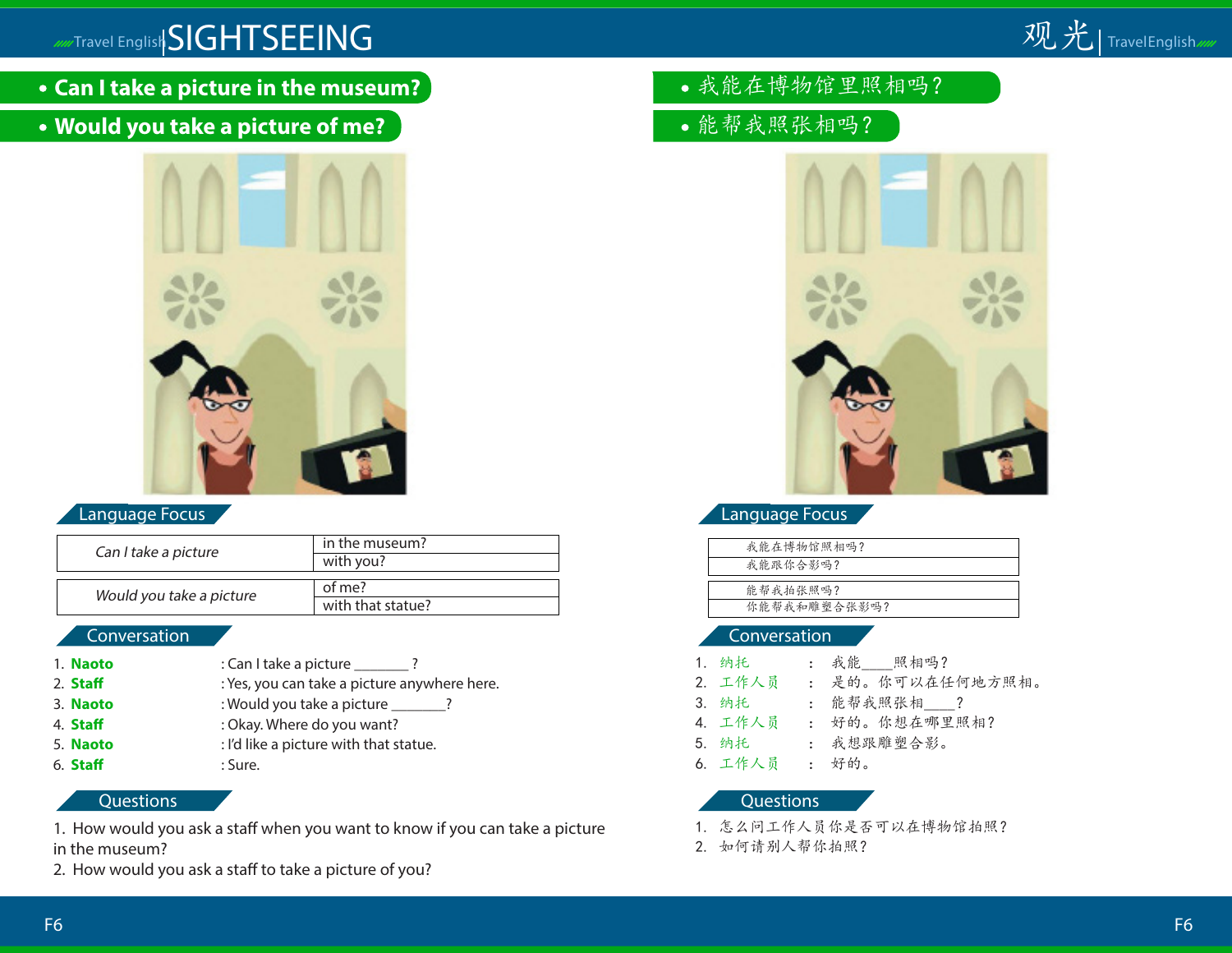

- **Where is the theater?**
- **How can I get to the theater from here?**



## Language Focus

| Where is         | the theater?           |  |
|------------------|------------------------|--|
|                  | the monument?          |  |
|                  |                        |  |
| How can I get to | the theater from here? |  |
|                  | the church from here?  |  |

### Conversation

| 1. Sakito | : Where is the                                 |            |
|-----------|------------------------------------------------|------------|
| 2. Passer | : It is on the other side of the city.         |            |
| 3. Sakito | : How can I get to the                         | from here? |
| 4. Passer | : You can take a taxi and ask the taxi driver. |            |
| 5. Sakito | : Thank you very much.                         |            |

## **Questions**

- 1. How would you ask someone where the theater is?
- 2. How would you ask someone for the means to get to the theater from here?
- 请问,音乐剧院在哪儿?
- 从这里怎么去音乐剧院?



## Language Focus

| 请问, 音乐剧院在哪儿? |
|--------------|
| 纪念碑在哪儿?      |
|              |
| 从这儿怎么去音乐剧院?  |
| 从这儿怎么去教堂?    |
|              |

#### Conversation

| 1. 萨卡托 | : 在哪儿?               |
|--------|----------------------|
| 2. 路人  | : 在城市的另一边。           |
| 3. 萨卡托 | : 从这儿怎么去?            |
| 4.路人   | : 你可以搭出租车, 然后问出租车司机。 |
| 5. 萨卡托 | : 非常感谢。              |

- 1. 如何问别人,音乐剧院在哪儿?
- 2. 如何问别人,从这儿怎么去音乐剧院?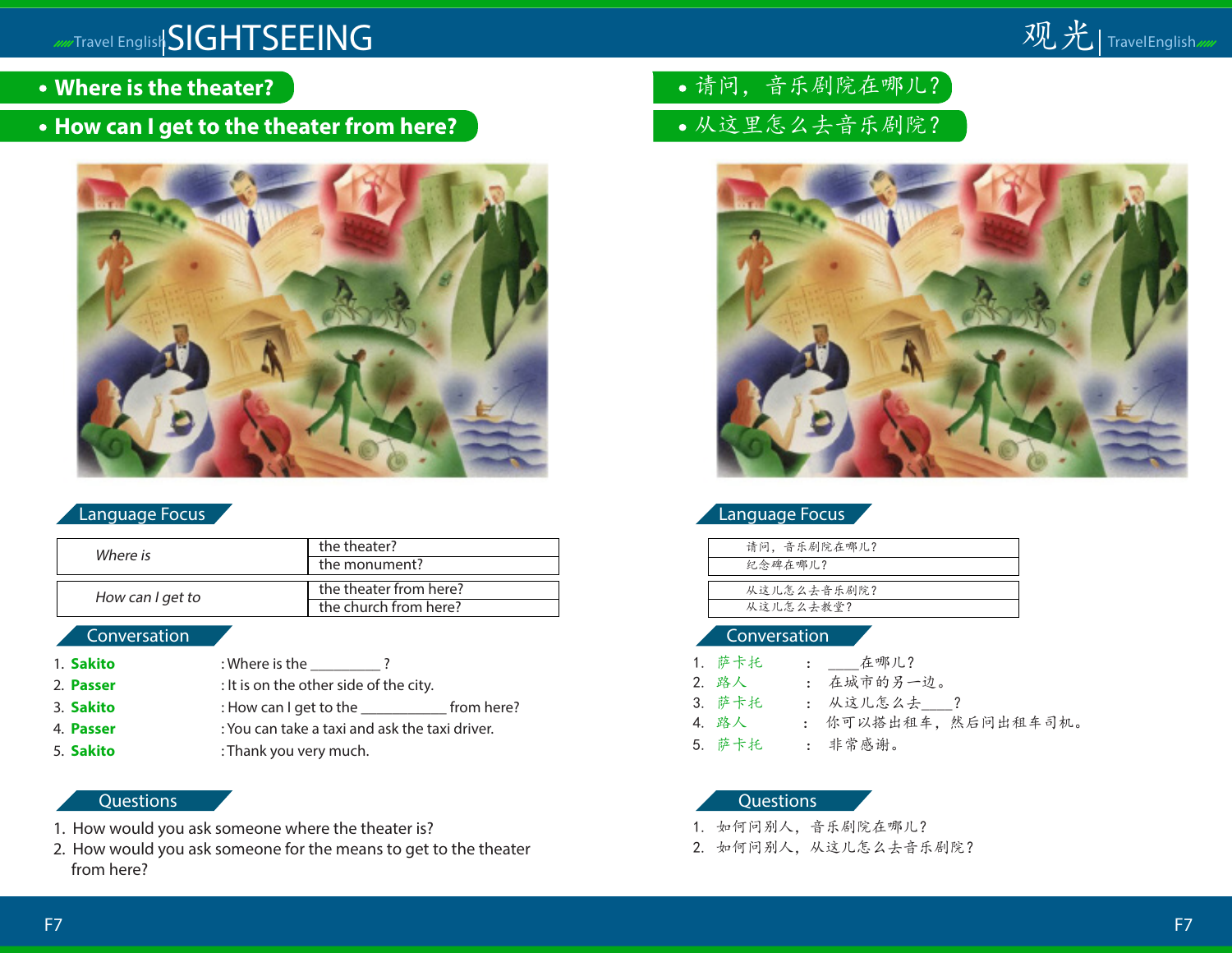

- **I'd like to see a musical.**
- **Are there any available tickets?**



## Language Focus

| I'd like to see   | a musical play.                         |
|-------------------|-----------------------------------------|
| ( <i>l</i> would) | a concert.                              |
| Are there any     | available tickets?<br>discount tickets? |

## Conversation

- 1. **Sakito** : I'd like to see a . Do you know where I can buy tickets?
- 3. **Staff** : You can buy it here.
- 4. **Sakito** : Are there any tickets?
- 5. **Staff** : Yes, we have a lot.
- 6. **Sakito** : Then, are there any discount tickets for today's show?
- 7. **Staff** : Yes, we also have some of those.

### **Questions**

- 1. How would you ask a staff if you'd like to see a musical play?
- 2. How would you ask a staff if there are any available tickets?





## Language Focus

| 我想看音乐剧。 |  |
|---------|--|
| 我想听音乐会。 |  |
|         |  |
| 还有票吗?   |  |
| 有打折票吗?  |  |

#### Conversation

- 1. 萨卡托 : 我想看 。你知道哪儿能买票吗?
- 2. 工作人员 : 你可以在这儿买。
- 3. 薩卡托 : 还有票吗?
- 4. 工作人员 : 是的。我们还有很多。
- 5. 薩卡托 : 今天还有打折票吗?
- 6. 工作人员 : 是的。有。

- 1. 如果你想去看音乐剧应该怎么问?
- 2. 怎么问员工还有票吗?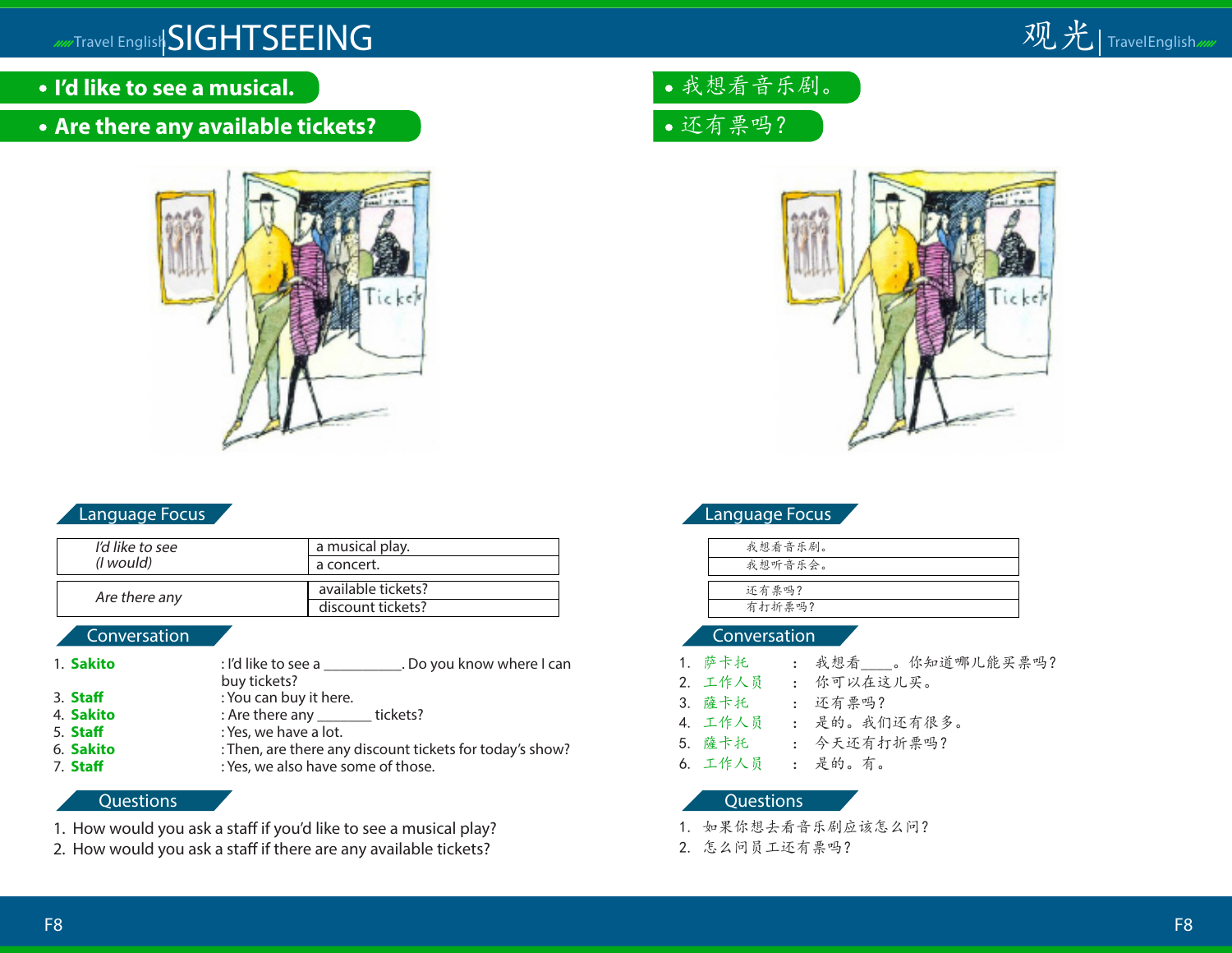

**How much are the tickets for two adults?**

## **Where is the entrance?**



## Language Focus

| How much | are the tickets for two adults?<br>is the ticket for an adult? |
|----------|----------------------------------------------------------------|
| Where is | the entrance?<br>the exit?                                     |

### Conversation

| 1. Sakito | : How much are the tickets for ______        |
|-----------|----------------------------------------------|
| 2. Staff  | : That's \$200 for two adults.               |
| 3. Sakito | : Is it already discounted?                  |
| 4. Staff  | : Yes, the normal price is 150\$ per person. |
| 5. Sakito | : Thank you. Where is the _______            |
| 6. Staff  | : The entrance is on your left side.         |
|           |                                              |

#### **Questions**

1. How would you ask a staff the price of the tickets for two adults?

2. How would you ask a staff where the entrance is?

两张成人票多少钱?

入口在哪儿?



## Language Focus

| 两张成人票多少钱? |  |
|-----------|--|
| 一张成人票多少钱? |  |
|           |  |
| 入口在哪儿?    |  |
| 出口在哪儿?    |  |

#### Conversation

1. 萨卡托 : 票多少钱? 2. 工作人员 : 两张成人票200美元 3. 萨卡托 : 已经打折了吗? 4. 工作人员 : 是的。正常价格是每人150美元。 5. 萨卡托 : 谢谢。 \_\_\_\_在哪儿? 6. 工作人员 : 入口在你左边。

- 1. 如何询问两张成人票的价格?
- 2. 如何询问员工,入口在哪儿?